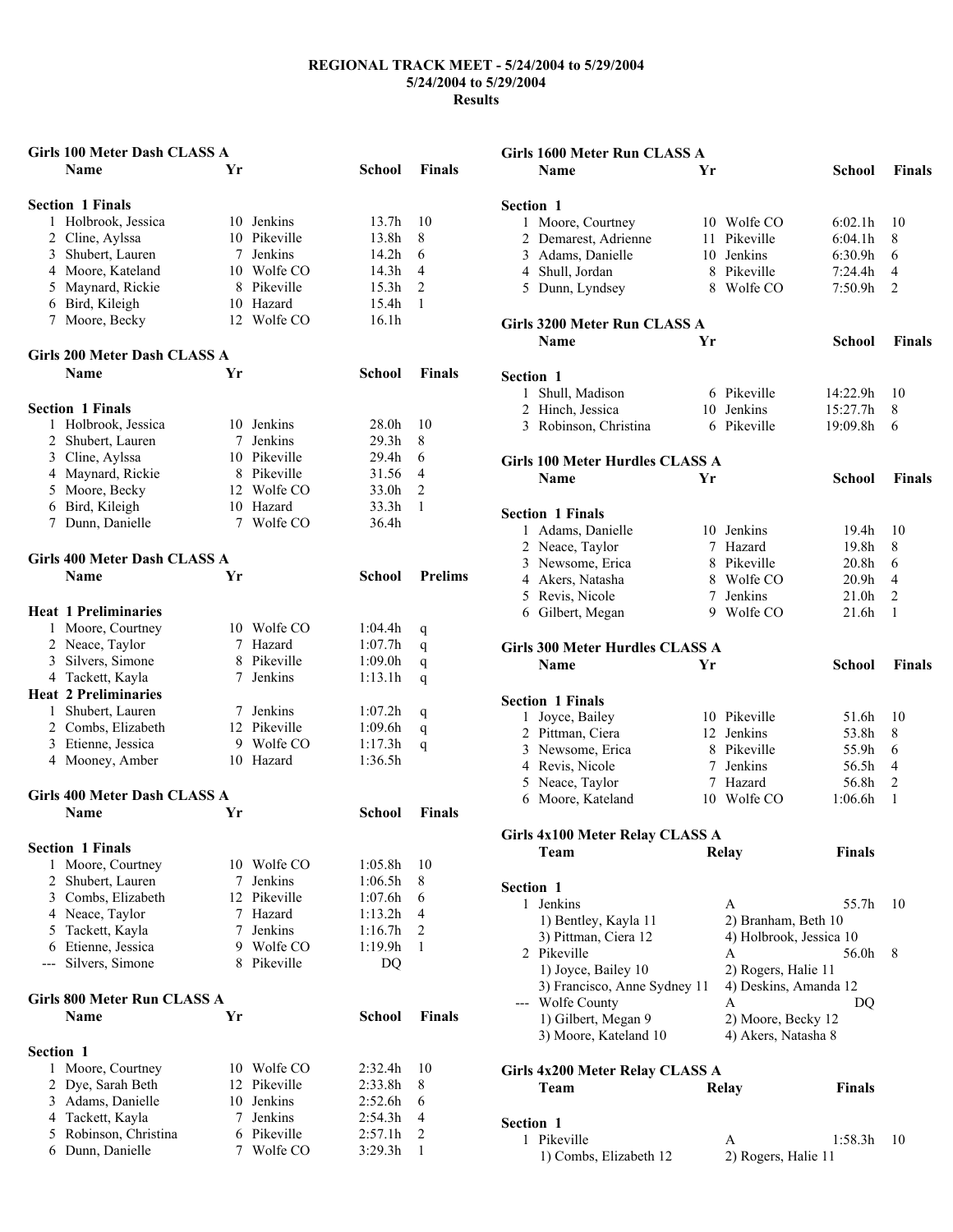|                                        | 3) Cline, Aylssa 10                          |    | 4) Joyce, Bailey 10                         |                |                |
|----------------------------------------|----------------------------------------------|----|---------------------------------------------|----------------|----------------|
|                                        | Section 1  (Girls 4x200 Meter Relay CLASS A) |    |                                             |                |                |
| Team                                   |                                              |    | Relay                                       | <b>Finals</b>  |                |
| 2 Jenkins                              |                                              |    | A                                           | 2:09.3h        | 8              |
|                                        | 1) Hinch, Jessica 10                         |    | 2) Bentley, Kayla 11                        |                |                |
|                                        | 3) Tackett, Kayla 7                          |    | 4) Revis, Nicole 7                          |                |                |
| 3 Wolfe County                         |                                              |    | A                                           | 2:22.48        | 6              |
|                                        | 1) Etienne, Jessica 9                        |    | 2) Dunn, Lyndsey 8                          |                |                |
|                                        | 3) Moore, Montana 4                          |    | 4) Dunn, Danielle 7                         |                |                |
|                                        | Girls 4x400 Meter Relay CLASS A              |    |                                             |                |                |
| Team                                   |                                              |    | <b>Relay</b>                                | <b>Finals</b>  |                |
|                                        |                                              |    |                                             |                |                |
| Section 1                              |                                              |    |                                             |                |                |
| 1 Pikeville                            |                                              |    | A                                           | 4:43.1h        | 10             |
|                                        | 1) Demarest, Adrienne 11                     |    | 2) Dye, Sarah Beth 12                       |                |                |
|                                        | 3) Combs, Elizabeth 12                       |    | 4) McCoy, Lauren 12                         |                |                |
| 2 Jenkins                              |                                              |    | A                                           | 4:43.1h        | 8              |
|                                        | 1) Revis, Nicole 7<br>3) Adams, Danielle 10  |    | 2) Tackett, Kayla 7<br>4) Shubert, Lauren 7 |                |                |
| 3 Wolfe County                         |                                              |    | A                                           | 4:45.5h        | 6              |
|                                        | 1) Moore, Becky 12                           |    | 2) Akers, Natasha 8                         |                |                |
|                                        | 3) Dunn, Danielle 7                          |    | 4) Moore, Montana 4                         |                |                |
|                                        |                                              |    |                                             |                |                |
|                                        | Girls 4x800 Meter Relay CLASS A              |    |                                             |                |                |
| Team                                   |                                              |    | <b>Relay</b>                                | <b>Finals</b>  |                |
| Section 1                              |                                              |    |                                             |                |                |
| 1 Pikeville                            |                                              |    | A                                           | 11:27.2h       | 10             |
|                                        | 1) Combs, Elizabeth 12                       |    | 2) Dye, Sarah Beth 12                       |                |                |
|                                        | 3) Demarest, Adrienne 11                     |    | 4) Shull, Madison 6                         |                |                |
|                                        | 5) Robinson, Christina 6                     |    |                                             |                |                |
| --- Wolfe County                       |                                              |    | A                                           | DQ             |                |
|                                        | 1) Moore, Montana 4                          |    | 2) Campbell, Griffin 8                      |                |                |
| 3) Harris, Dawn 8<br>5) Hayes, Jami 10 |                                              |    | 4) Ritchie, Amanda 8<br>6) Stacy, Clara 10  |                |                |
|                                        |                                              |    |                                             |                |                |
|                                        | <b>Boys 100 Meter Dash CLASS A</b>           |    |                                             |                |                |
| <b>Name</b>                            |                                              | Yr |                                             | School         | <b>Prelims</b> |
|                                        |                                              |    |                                             |                |                |
| <b>Heat 1 Preliminaries</b>            |                                              |    |                                             |                |                |
|                                        | 1 McCoy-Pafunda, Max                         |    | 9 Pikeville                                 | 11.8h          | q              |
| 2 Hoskins, DJ<br>3 Delong, Aaron       |                                              |    | 11 Hazard<br>12 Paintsville                 | 12.3h<br>13.2h | q              |
| 4 Hollon, Jerome                       |                                              |    | 9 Lee CO                                    | 17.4h          | q              |
| 4 Graham, Kevin                        |                                              |    | 10 Wolfe CO                                 | 17.4h          |                |
| --- Stacy, Ryan                        |                                              |    | 9 Cordia                                    | NT             |                |
| <b>Heat 2 Preliminaries</b>            |                                              |    |                                             |                |                |
| 1 Huffman, Chase                       |                                              |    | 10 Pikeville                                | 11.4h          | q              |
| 2 Bass, Kyle                           |                                              |    | 10 Paintsville                              | 12.6h          | q              |
| 3 Palumbo, Joe                         |                                              | 11 | Hazard                                      | 12.9h          | q              |
| 4 Montgomery, Dustin                   |                                              | 11 | Wolfe CO                                    | 15.1h          | q              |
|                                        | <b>Boys 100 Meter Dash CLASS A</b>           |    |                                             |                |                |
| Name                                   |                                              | Yr |                                             | <b>School</b>  | Finals         |
|                                        |                                              |    |                                             |                |                |
| <b>Section 1 Finals</b>                |                                              |    |                                             |                |                |
| Huffman, Chase<br>1                    |                                              |    | 10 Pikeville                                | 11.4h          | 10             |
| 2 Bass, Kyle                           |                                              |    | 10 Paintsville                              | 12.1h          | 8              |
| 4 Hoskins, DJ                          | 3 McCoy-Pafunda, Max                         |    | 9 Pikeville<br>11 Hazard                    | 12.2h<br>12.8h | 6<br>4         |
|                                        |                                              |    |                                             |                |                |

|                          | 5 Palumbo, Joe                                    |    | 11 Hazard                     | 13.1h             | 2              |
|--------------------------|---------------------------------------------------|----|-------------------------------|-------------------|----------------|
|                          | 6 Delong, Aaron                                   |    | 12 Paintsville                | 13.3h             | 1              |
|                          |                                                   |    |                               |                   |                |
|                          | <b>Boys 200 Meter Dash CLASS A</b>                |    |                               |                   |                |
|                          | Name                                              | Yr |                               | <b>School</b>     | <b>Prelims</b> |
|                          |                                                   |    |                               |                   |                |
|                          | <b>Heat 1 Preliminaries</b>                       |    |                               |                   |                |
|                          | 1 Champlin, Tim                                   |    | 10 Pikeville                  | 24.9h             | q              |
|                          | 2 Hoskins, DJ                                     |    | 11 Hazard                     | 25.9h             | q              |
|                          | 3 Delong, Aaron                                   |    | 12 Paintsville                | 26.2 <sub>h</sub> | q              |
|                          | 4 Graham, Andrew                                  |    | 8 Wolfe CO                    | 33.9h             |                |
|                          | --- Hollon, Jerome                                |    | 9 Lee CO                      | DQ                |                |
|                          | <b>Heat 2 Preliminaries</b>                       |    |                               |                   |                |
|                          | 1 McCoy-Pafunda, Max                              |    | 9 Pikeville<br>10 Paintsville | 25.2 <sub>h</sub> | q              |
|                          | 2 Bass, Kyle                                      |    | 10 Hazard                     | 25.6h<br>26.6h    | q              |
|                          | 3 Blanton, Jerome<br>4 Johnson, Jeremiah          |    | 9 Lee CO                      | 31.7h             | q              |
|                          |                                                   |    |                               |                   | q              |
|                          |                                                   |    |                               |                   |                |
|                          | <b>Boys 200 Meter Dash CLASS A</b><br><b>Name</b> | Yr |                               | <b>School</b>     | <b>Finals</b>  |
|                          |                                                   |    |                               |                   |                |
|                          | <b>Section 1 Finals</b>                           |    |                               |                   |                |
|                          | 1 Champlin, Tim                                   |    | 10 Pikeville                  | 24.8h             | 10             |
| $\overline{c}$           | Bass, Kyle                                        |    | 10 Paintsville                | 25.1h             | 8              |
| 3                        | Hoskins, DJ                                       |    | 11 Hazard                     | 26.3 <sub>h</sub> | 6              |
|                          | 4 Delong, Aaron                                   |    | 12 Paintsville                | 26.6h             | 4              |
|                          | 5 Johnson, Jeremiah                               |    | 9 Lee CO                      | 34.7h             | 2              |
|                          | --- McCoy-Pafunda, Max                            |    | 9 Pikeville                   | NT                |                |
|                          | --- Blanton, Jerome                               |    | 10 Hazard                     | DQ                |                |
|                          |                                                   |    |                               |                   |                |
|                          | <b>Boys 400 Meter Dash CLASS A</b>                |    |                               |                   |                |
|                          |                                                   |    |                               | <b>School</b>     | <b>Prelims</b> |
|                          | Name                                              | Yr |                               |                   |                |
|                          |                                                   |    |                               |                   |                |
|                          |                                                   |    |                               |                   |                |
|                          | <b>Heat 1 Preliminaries</b><br>1 Stanley, Aaron   |    | 10 Pikeville                  | 55.1h             |                |
|                          | 2 Tackett, Jonah                                  |    | 12 Jenkins                    | 57.2h             | q              |
|                          | 3 Ritchie, Clavin                                 |    | 11 Hazard                     | 58.5h             | q<br>q         |
|                          | 4 Bass, Kyle                                      |    | 10 Paintsville                | 1:00.6h           | q              |
|                          | 5 Cates, DJ                                       |    | 11 Wolfe CO                   | 1:01.0h           |                |
| $\overline{\phantom{a}}$ | Fugate, Mark                                      |    | 11 Cordia                     | NT                |                |
|                          | <b>Heat 2 Preliminaries</b>                       |    |                               |                   |                |
|                          | 1 Thompson, Nathaniel                             |    | 11 Jenkins                    | 54.8h             | q              |
| $\overline{2}$           | Francis, John                                     |    | 12 Hazard                     | 55.3h             | q              |
| 3                        | Lockhart, William                                 |    | 10 Pikeville                  | 57.9h             | q              |
|                          | 4 Delong, Aaron                                   |    | 12 Paintsville                | 1:02.3h           |                |
|                          | --- Gullett, Kyle                                 |    | 12 Wolfe CO                   | NT                |                |
|                          |                                                   |    |                               |                   |                |
|                          | <b>Boys 400 Meter Dash CLASS A</b>                |    |                               |                   |                |
|                          | Name                                              | Yr |                               | <b>School</b>     | <b>Finals</b>  |
|                          |                                                   |    |                               |                   |                |
|                          | <b>Section 1 Finals</b>                           |    |                               |                   |                |
| 1                        | Thompson, Nathaniel                               |    | 11 Jenkins                    | 53.8h             | 10             |
| $\overline{2}$           | Stanley, Aaron                                    |    | 10 Pikeville                  | 54.3h             | 8              |
|                          | 3 Francis, John                                   |    | 12 Hazard                     | 54.6h             | 6              |
|                          | 4 Tackett, Jonah                                  |    | 12 Jenkins                    | 54.9h             | 4              |
| 5.                       | Bass, Kyle                                        |    | 10 Paintsville                | 57.6h             | 2              |
|                          | 6 Lockhart, William                               |    | 10 Pikeville                  | 58.1h             | 1              |
|                          | --- Ritchie, Clavin                               |    | 11 Hazard                     | NT                |                |
|                          |                                                   |    |                               |                   |                |
|                          | <b>Boys 800 Meter Run CLASS A</b><br>Name         | Yr |                               | <b>School</b>     | <b>Finals</b>  |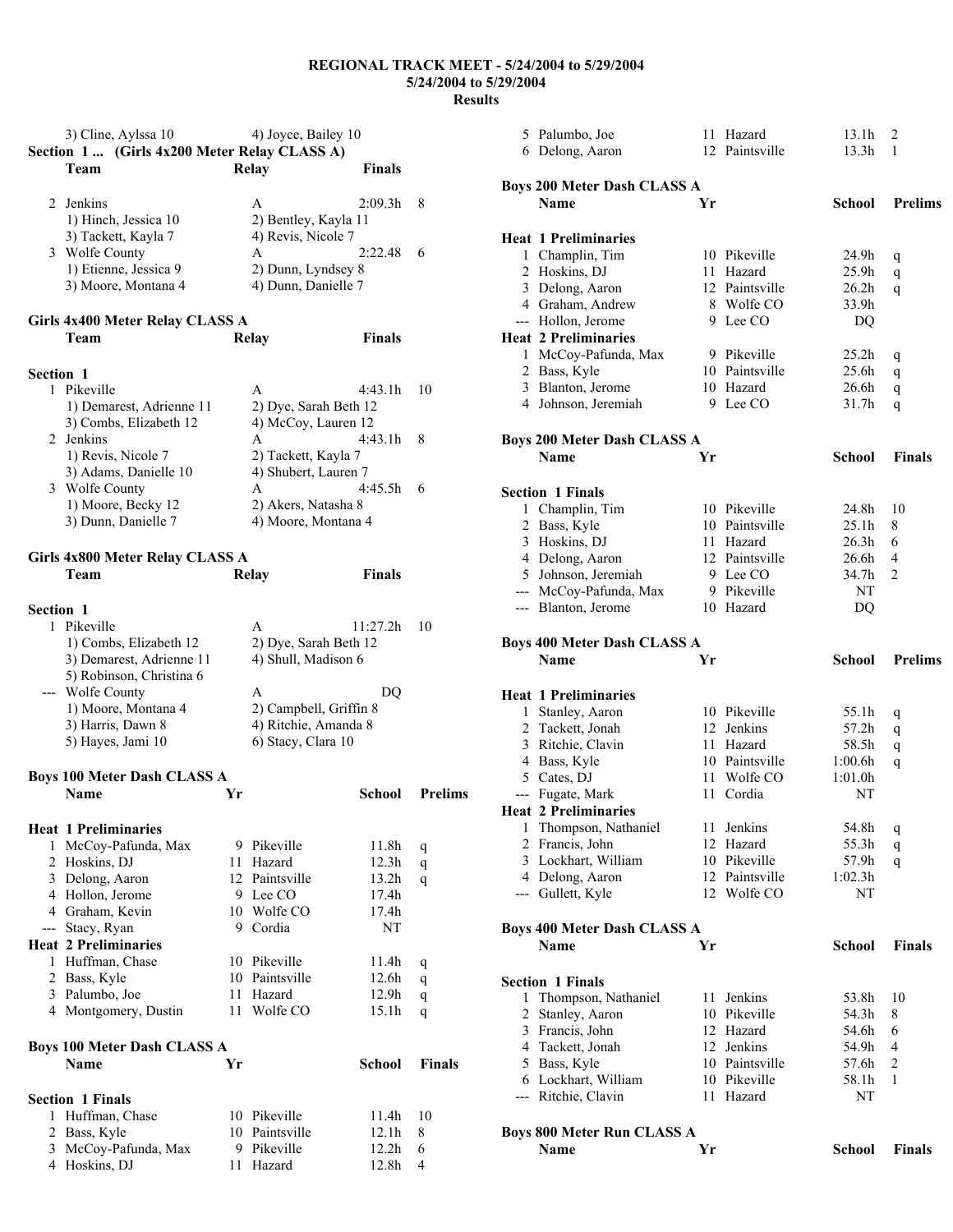| Grimm, Chris        | 10 | Jenkins       | 2:08.3h    | 10 |
|---------------------|----|---------------|------------|----|
| 2 Robertson, Chance |    | 10 Pikeville  | 2:08.3h    | 8  |
| 3 Marondo, Jett     |    | 11 Pikeville  | 2:17.9h    | 6  |
| 4 Lemaster, Travis  |    | 10 Wolfe CO   | 2:18.3h    | 4  |
| 5 Whitehead, Sam    |    | 12 Hazard     | 2:24.0h    | 2  |
| 6 Bass, Tyler       |    | 7 Paintsville | 2:24.7h    |    |
| 7 Moore, Michael    |    | Wolfe CO      | 2:34.7h    |    |
| --- Fugate, Mark    |    | 11 Cordia     | NT         |    |
| --- Borders, Jon    | 9  | Paintsville   | NT         |    |
| --- Blanton, Rusty  |    | Hazard        | NT         |    |
| --- Tackett, Jonah  |    | 12 Jenkins    | <b>DNF</b> |    |

## **Boys 1600 Meter Run CLASS A**

|                  | DOVS TOOD MEIEF KUIL CLASS A |    |              |         |                |
|------------------|------------------------------|----|--------------|---------|----------------|
|                  | Name                         | Yr |              | School  | <b>Finals</b>  |
| <b>Section 1</b> |                              |    |              |         |                |
| 1                | Grimm, Chris                 | 10 | Jenkins      | 4:45.9h | 10             |
| 2                | Adkins, Brandon              |    | 10 Pikeville | 5:03.5h | 8              |
| 3                | Cox, Aaron                   | 9  | Paintsville  | 5:24.2h | 6              |
| 4                | Raschella, Clay              | 9  | Pikeville    | 5:46.0h | $\overline{4}$ |
| 5.               | LeMaster, Blake              | 10 | Paintsville  | 5:46.3h | $\overline{2}$ |
| 6                | Medaris, Tyler               | 11 | Hazard       | 6:08.1h |                |
| 7                | Cates, DJ                    | 11 | Wolfe CO     | 7:03.6h |                |
| <b>Section 2</b> |                              |    |              |         |                |
| 1                | Perry, William               | 11 | Wolfe CO     | 5:58.6h | 1              |
| 2                | Combs, Josh                  | 8  | Hazard       | 6:12.3h |                |
| 3                | Corbett, Matthew             | 8  | Jenkins      | 6:40.7h |                |
| 4                | Johnson, Jeremiah            | 9  | Lee CO       | 7:16.5h |                |
| 5                | Barnes, Tyler                | 7  | Jackson City | 9:43.0h |                |
| ---              | Stacy, Ryan                  | 9  | Cordia       | NT      |                |
| ---              | Moore, Andrew                | 11 | Cordia       | NT      |                |

#### **Boys 3200 Meter Run CLASS A**

|                  | Name                                  | Yr |              | School            | <b>Finals</b>  |
|------------------|---------------------------------------|----|--------------|-------------------|----------------|
| <b>Section 1</b> |                                       |    |              |                   |                |
| 1                | Adkins, Brandon                       | 10 | Pikeville    | 11:28.5h          | 10             |
| 2                | Cox, Aaron                            | 9  | Paintsville  | 11:51.2h          | 8              |
| 3                | Robertson, Chance                     |    | 10 Pikeville | 12:15.6h          | 6              |
| 4                | Adams, Aaron                          | 10 | Jenkins      | 12:46.6h          | $\overline{4}$ |
| 5                | Perry, William                        |    | 11 Wolfe CO  | 13:46.4h          | 2              |
| 6                | Smith, Joe                            | 10 | Hazard       | 13:58.1h          | 1              |
| 7                | Moore, Michael                        |    | 7 Wolfe CO   | 14:20.6h          |                |
| 8                | Corbett, Matthew                      |    | 8 Jenkins    | 14:40.9h          |                |
| ---              | Stacy, Ryan                           | 9  | Cordia       | NT                |                |
| $---$            | Moore, Andrew                         | 11 | Cordia       | NT                |                |
| $---$            | Chambers, Patrick                     | 11 | Wolfe CO     | NT                |                |
| $---$            | Warren, William                       | 9  | Hazard       | NT                |                |
|                  | <b>Boys 110 Meter Hurdles CLASS A</b> |    |              |                   |                |
|                  | <b>Name</b>                           | Yr |              | <b>School</b>     | <b>Finals</b>  |
| <b>Section 1</b> |                                       |    |              |                   |                |
| 1                | Elkins, Brian                         | 11 | Pikeville    | 19.2 <sub>h</sub> | 10             |
| 2                | Blanton, Jerome                       | 10 | Hazard       | 20.8 <sub>h</sub> | 8              |
| 3                | Tackett, Micheal                      | 11 | Pikeville    | 21.1h             | 6              |
|                  | <b>Boys 300 Meter Hurdles CLASS A</b> |    |              |                   |                |
|                  | Name                                  | Yr |              | School            | <b>Finals</b>  |

| 1<br>2           | Elkins, Brian<br>Tackett, Micheal<br>3 Branham, Andrew<br>--- Montgomery, Dustin<br>--- O'Steen, Charles<br>--- Moore, Michael | 11<br>7 | Pikeville<br>11 Pikeville<br>7 Jenkins<br>11 Wolfe CO<br>10 Hazard<br>Wolfe CO | 45.0h<br>51.0h<br>52.6h<br>NT<br>NT<br>DNF | 10<br>8<br>6   |
|------------------|--------------------------------------------------------------------------------------------------------------------------------|---------|--------------------------------------------------------------------------------|--------------------------------------------|----------------|
|                  | Boys 4x100 Meter Relay CLASS A<br><b>Team</b>                                                                                  |         | Relay                                                                          | <b>Finals</b>                              |                |
| <b>Section 1</b> |                                                                                                                                |         |                                                                                |                                            |                |
|                  | 1 Pikeville<br>1) Robinson, Weston 10<br>3) Sword, Derek 12                                                                    |         | A<br>2) Huffman, Chase 10<br>4) Wheat, Seth 10                                 | 46.8h                                      | 10             |
| 2                | Hazard<br>1) Palumbo, Joe 11<br>3) Sizemore, Stephen 12                                                                        |         | A<br>2) Blanton, Jerome 10<br>4) Hoskins, DJ 11                                | 47.0h                                      | 8              |
|                  | 3 Paintsville<br>1) Bass, Tyler 7<br>3) Borders, Jon 9                                                                         |         | A<br>2) Walker, Bryan 9<br>4) Ross, Justin 9                                   | 50.7h                                      | 6              |
|                  | 4 Wolfe County<br>1) Cates, DJ 11<br>3) Wethington, Travis 9                                                                   |         | A<br>2) Montgomery, Dustin 11<br>4) Lemaster, Travis 10                        | 55.2h                                      | 4              |
|                  | <b>Boys 4x200 Meter Relay CLASS A</b><br>Team                                                                                  |         | Relay                                                                          | <b>Finals</b>                              |                |
| Section 1        |                                                                                                                                |         |                                                                                |                                            |                |
|                  | 1 Pikeville<br>1) Huffman, Chase 10<br>3) Champlin, Tim 10                                                                     |         | A<br>2) Robinson, Weston 10<br>4) Wheat, Seth 10                               | 1:36.4h                                    | 10             |
|                  | 2 Hazard<br>1) Palumbo, Joe 11<br>3) O'Steen, Charles 10                                                                       |         | A<br>2) Blanton, Jerome 10<br>4) Hoskins, DJ 11                                | 1:44.2h                                    | 8              |
| 3                | Paintsville<br>1) Bass, Tyler 7<br>3) Borders, Jon 9                                                                           |         | A<br>2) Walker, Bryan 9<br>4) Ross, Justin 9                                   | 1:51.9h                                    | 6              |
|                  | 4 Wolfe County<br>1) Cates, DJ 11<br>3) Montgomery, Dustin 11                                                                  |         | A<br>2) Perry, William 11<br>4) Lemaster, Travis 10                            | 1:53.4h                                    | 4              |
|                  | <b>Boys 4x400 Meter Relay CLASS A</b><br>Team                                                                                  |         | Relay                                                                          | Finals                                     |                |
|                  |                                                                                                                                |         |                                                                                |                                            |                |
| <b>Section 1</b> | 1 Jenkins                                                                                                                      |         | A                                                                              | 3:46.1h                                    | 10             |
|                  | 1) Tackett, Jonah 12<br>3) Grimm, Chris 10                                                                                     |         | 2) White, Mark 10<br>4) Thompson, Nathaniel 11                                 |                                            |                |
|                  | 2 Pikeville<br>1) Lockhart, William 10<br>3) Stanley, Aaron 10                                                                 |         | A<br>2) Robinson, Weston 10<br>4) Marondo, Sam 9                               | 3:49.7h                                    | 8              |
|                  | 3 Hazard<br>1) Francis, Sheldon 8                                                                                              |         | A<br>2) Whitehead, Sam 12                                                      | 4:08.2h                                    | 6              |
|                  | 3) Palumbo, Joe 11<br>Section 1 (Boys 4x400 Meter Relay CLASS A)                                                               |         | 4) Francis, John 12                                                            |                                            |                |
|                  | Team                                                                                                                           |         | Relay                                                                          | <b>Finals</b>                              |                |
|                  | 4 Paintsville<br>1) Bass, Tyler 7                                                                                              |         | A<br>2) Music, Corey 10                                                        | 4:25.9h                                    | $\overline{4}$ |
|                  | 3) Borders, Jon 9                                                                                                              |         | 4) Ross, Justin 9                                                              |                                            |                |
|                  | Wolfe County                                                                                                                   |         | A                                                                              | NT                                         |                |